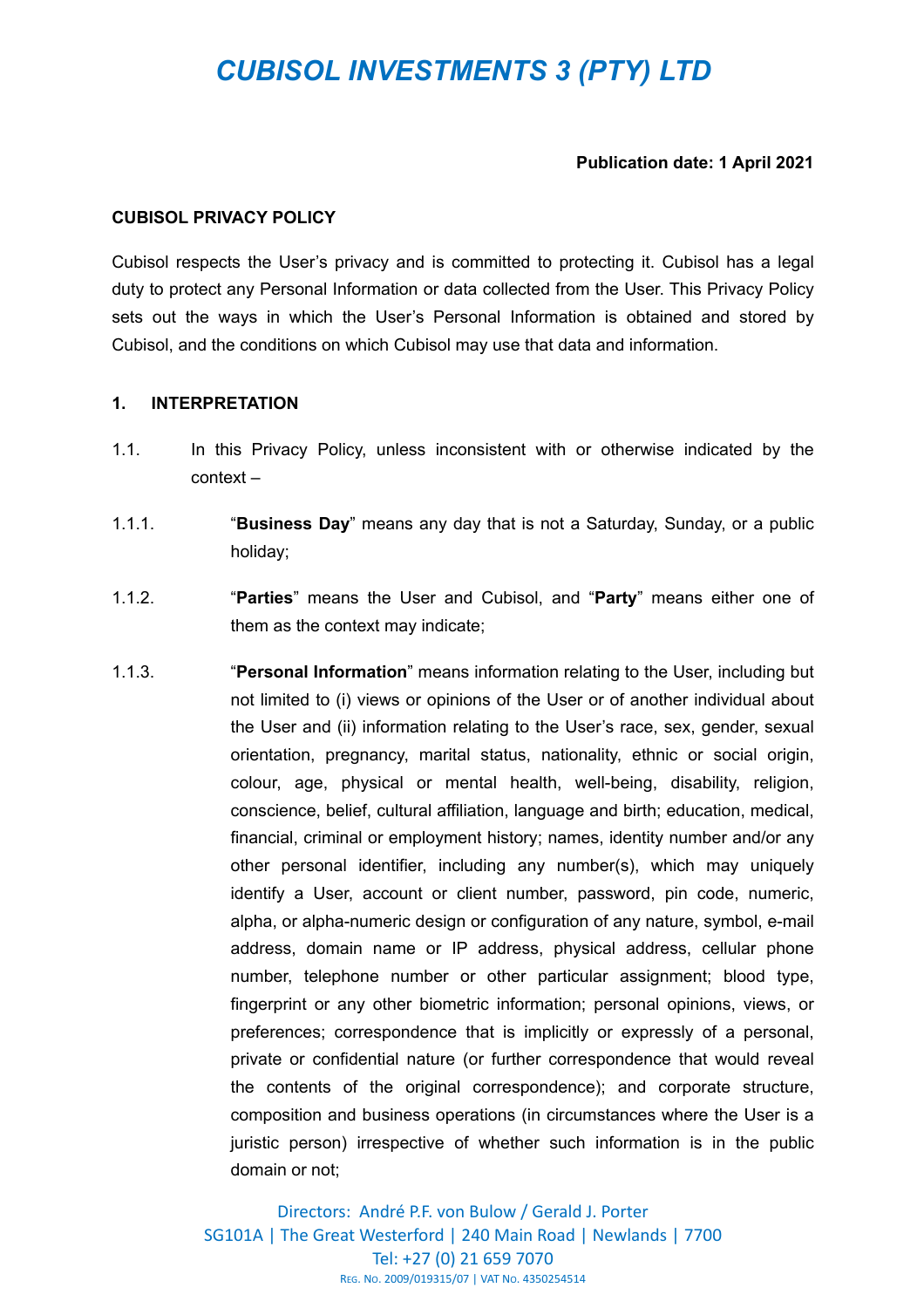- 1.1.4. "**Processing**" means any operation or activity or any set of operations, whether or not by automatic means, concerning Personal Information, including the collection, receipt, recording, organisation, collation, storage, updating or modification, testing of, retrieval, alteration, consultation or use, dissemination by means of transmission, distribution or making available in any other form by electronic communications or other means, or merging, linking, blocking, degradation, erasure or destruction, and "**Process**" has a corresponding meaning;
- 1.1.5. "**Privacy Policy**" means the privacy policy set out herein;
- 1.1.6. "**Terms and Conditions**" means the Website terms and conditions of Cubisol, uploaded to the Website to which this Privacy Policy is attached;
- 1.1.7. "**Cubisol**" means Cubisol Investments 3 (Pty) Ltd, registration number 2009/019315/07, a private company with limited liability, duly incorporated in accordance with the laws of the Republic of South Africa;
- 1.1.8. "**User**" means the person using the Website;
- 1.1.9. "**Website**" means [www.lonehillcentre.co.za](http://www.lonehillcentre.co.za); [www.harbourbay.co.za](http://www.harbourbay.co.za); [www.mayfieldsquare.co.za,](http://www.mayfieldsquare.co.za) and any of its associated Online Profiles;
- 1.2. Unless the context otherwise requires, or unless otherwise defined in this Privacy Policy, words and expressions defined in the Terms and Conditions shall have the same meanings when used in this Privacy Policy.
- 1.3. The rules of interpretation set forth in the Terms and Conditions shall apply *mutatis mutandis* to the interpretation of this Privacy Policy.

# **2. SECURITY**

- 2.1. Cubisol does not warrant that the Website is completely secure, although Cubisol shall use all reasonable endeavours to keep any Personal Information safe.
- 2.2. In order to provide adequate security to all Users of the Website and to monitor activities prohibited under law the User hereby agree to Cubisol's appointed service providers' right to intercept, monitor, block, read, delete, or access all data sent to the Website or any other communication facility provided by Cubisol.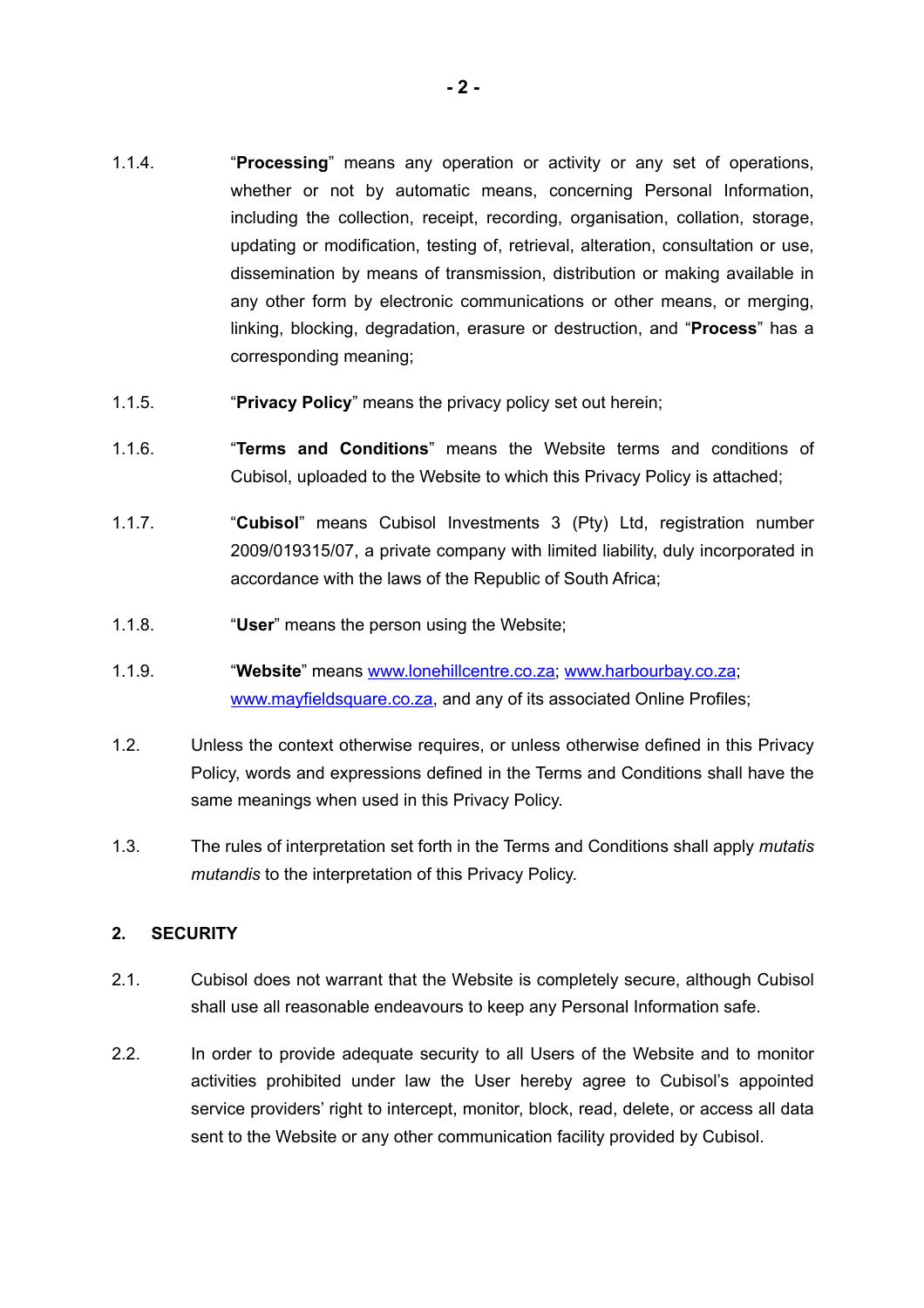**2.3.** Cubisol cannot guarantee that documents or files downloaded from the Website (if applicable) will be free from viruses and Cubisol does not accept any responsibility for any damage or loss caused by any virus. **The User must use virus-checking software when using the Website and when uploading or downloading any Content. The User agrees not to upload any file that may contain a virus to the Website. The User hereby indemnifies Cubisol and its service providers and affiliates against any possible damages, expenses or losses as a result of delivering computer programs or any other code that may damage the Website, infrastructure, or the service provider's infrastructure.** 

## **3. PERSONAL INFORMATION**

- 3.1. The User hereby agrees that by submitting Personal Information or using the Website, the User consents to the Processing of Personal Information submitted to Cubisol in accordance with this Privacy Policy.
- 3.2. General
- 3.3. Cubisol shall –
- 3.3.1. only Process Personal Information in accordance with the applicable laws and in terms of this Privacy Policy;
- 3.3.2. not disclose or otherwise make available the Personal Information to any third party (including sub-contractors and staff) other than authorised personnel or third parties who require access to such Personal Information strictly in order for Cubisol to operate the Website or to provide services to the User, unless the User has provided its prior written permission to do so to Cubisol;
- 3.3.3. ensure that all persons that have access to the Personal Information are bound by appropriate and legally binding confidentiality and non-use obligations in relation to the Personal Information; and
- 3.3.4. take appropriate, reasonable, technical, and organisational measures to ensure that the integrity of the Personal Information in its possession or under its control is secure and protected against unauthorised or unlawful processing, accidental loss, destruction or damage, alteration, disclosure, or access.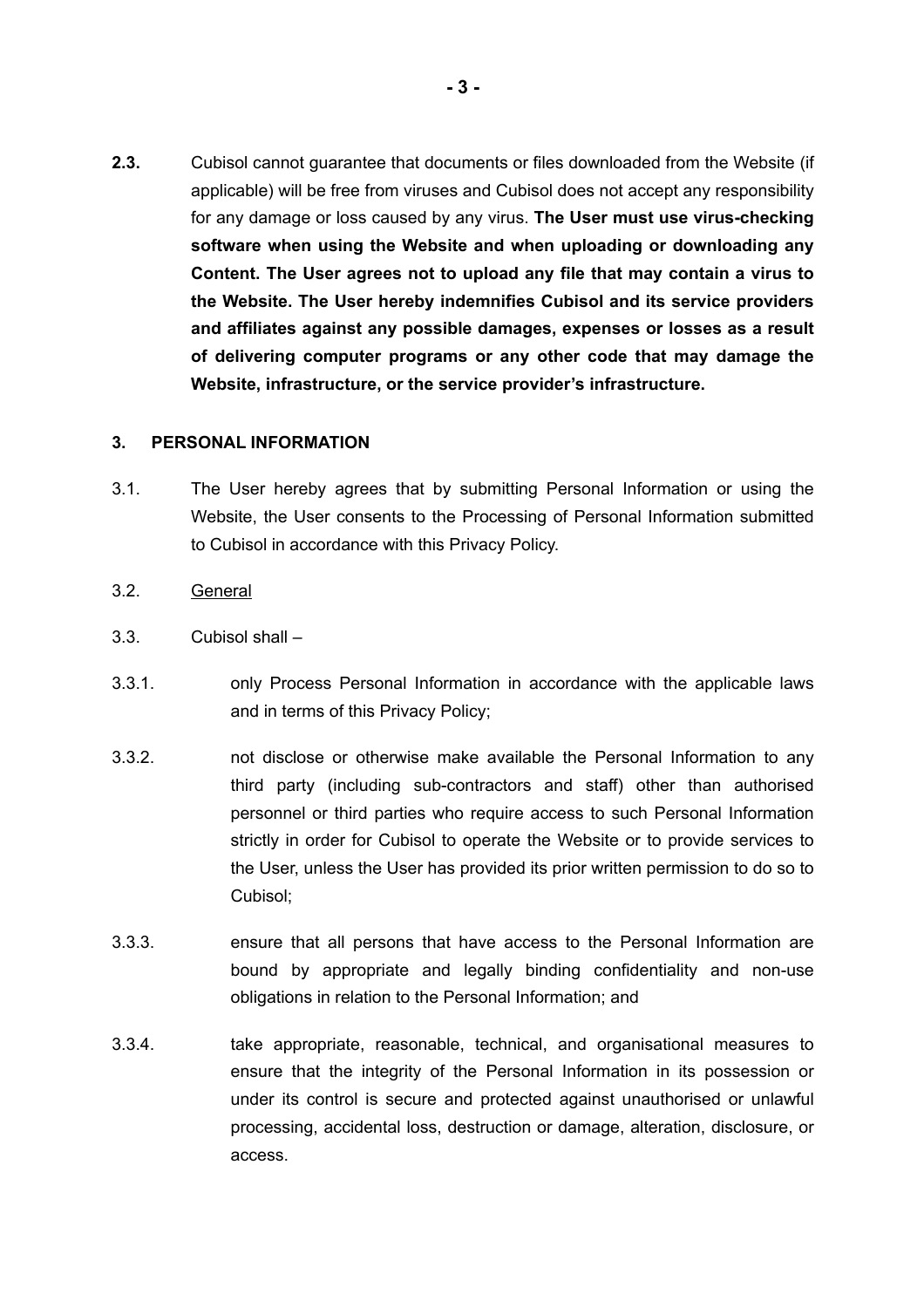#### 3.4. Information collected by Cubisol

- 3.4.1. The User agrees that Cubisol may collect, store and use the following information -
- 3.4.1.1. **information about the User's computer and about the User's visits to** and use of the Website (including but not limited to the User's internet protocol address, geographical location, browser type, referral source, length of visit and number of page views);
- 3.4.1.2. information that the User provides for the purpose of registering on the Website and using the investor portal
- 3.4.1.3. information provided for the purpose of the User's profile on the **Website**
- 3.4.1.4. any other information that the User chooses to input on the Website, including but not limited to information Processed after login to the investor portal on the Website or information submitted through the Website; and
- 3.4.1.5. information that other Users share about the User.

## 3.5. Cookies

- 3.5.1. Cookies may be used by Cubisol to understand the Users better. Cookies allow Cubisol to understand who has seen which pages and advertisements, in order to determine how frequently particular pages are visited, and to determine the most popular areas of the Website. Depending on the type of cookies used, cookies also allow Cubisol to make the Website more user friendly, for example, permanent cookies allow the User's password to be saved so that the User does not have to re-enter it every time the User visits the Website.
- 3.5.2. The User is entitled to adjust its browser so that cookies are not accepted. Should the User do this, he/she will still be able to browse the Website, but the functions that allow the User to access an existing account or page that requires a username or password, may not be available.
- 3.5.3. Cookies do not contain Personal Information. Cubisol does not exchange cookies with any third party websites or external data suppliers.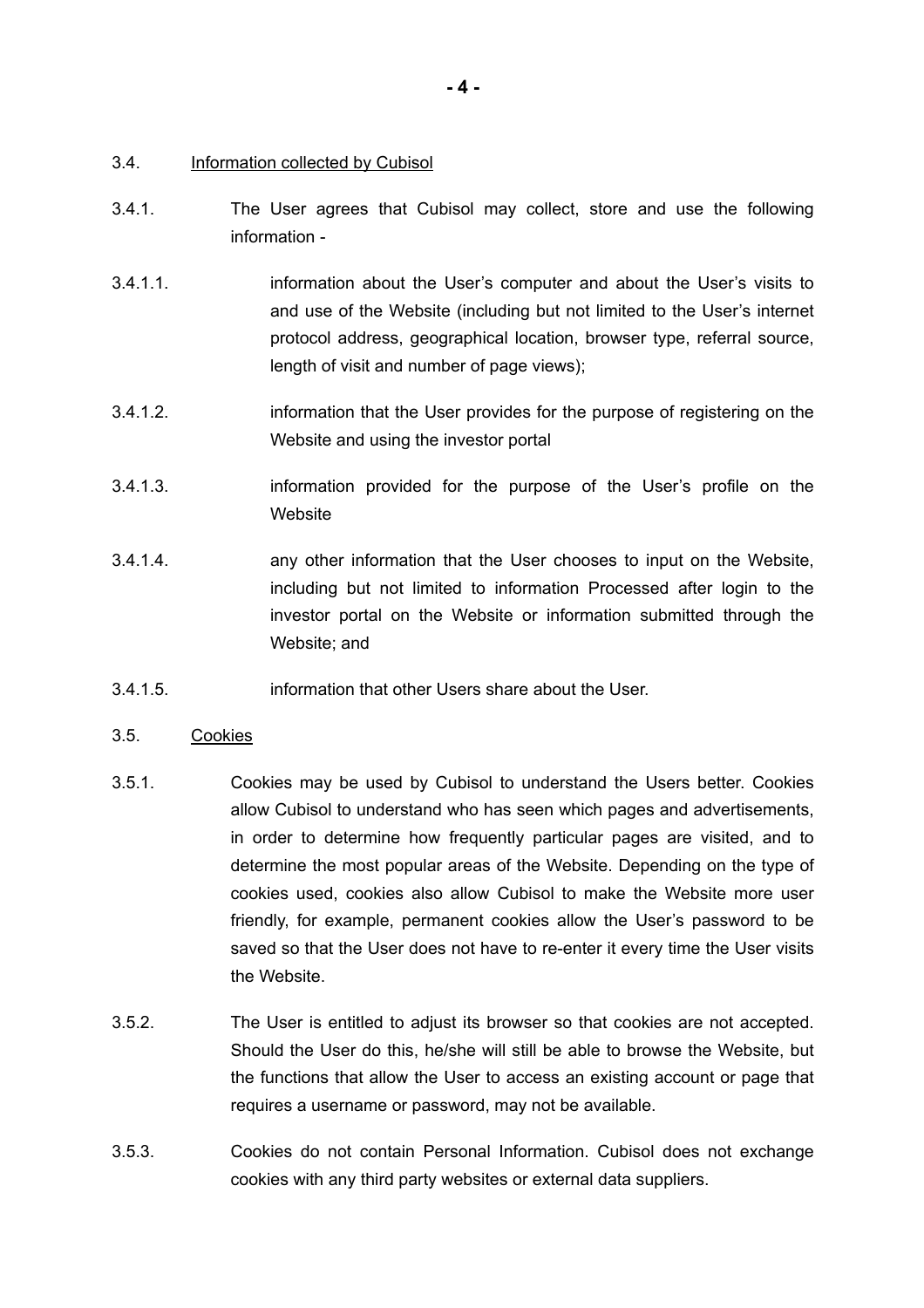3.5.4. Cubisol shall only keep cookies for the duration of the User's visit to the Website, except where the User elects to save login information.

#### 3.6. Use of Personal Information

- 3.6.1. Personal Information submitted on the Website or by any other communication will be used for the purposes specified herein.
- 3.6.2. The User hereby consents to the use of its Personal Information to allow Cubisol to -
- 3.6.2.1. administer the Website;
- 3.6.2.2. improve User experience by personalising the Website;
- 3.6.2.3. carry out obligations arising from any contracts entered into between the User and Cubisol, insofar as it is applicable;
- 3.6.2.4. allow participation in interactive features of the services provided (i.e. forum or poll taking or voting (when available);
- 3.6.2.5. notify the User about changes to the services provided;
- 3.6.2.6. send the User email notifications as requested by the User;
- **3.6.2.7.** provide the User with information relating to the information, products, or services of Cubisol, which Cubisol thinks may be of interest, by email or similar technology. **The User is entitled to inform Cubisol at any time if the User does not wish to receive marketing communication**;
- 3.6.2.8. provide third parties with statistical information about the Website users, which information will not include Personal Information;
- 3.6.2.9. deal with enquiries and complaints made by or about a User relating to the Website; and
- 3.6.2.10. use the information for such other things as may be required by Cubisol, or may be ancillary to, the administration of the Website or the provision of its services.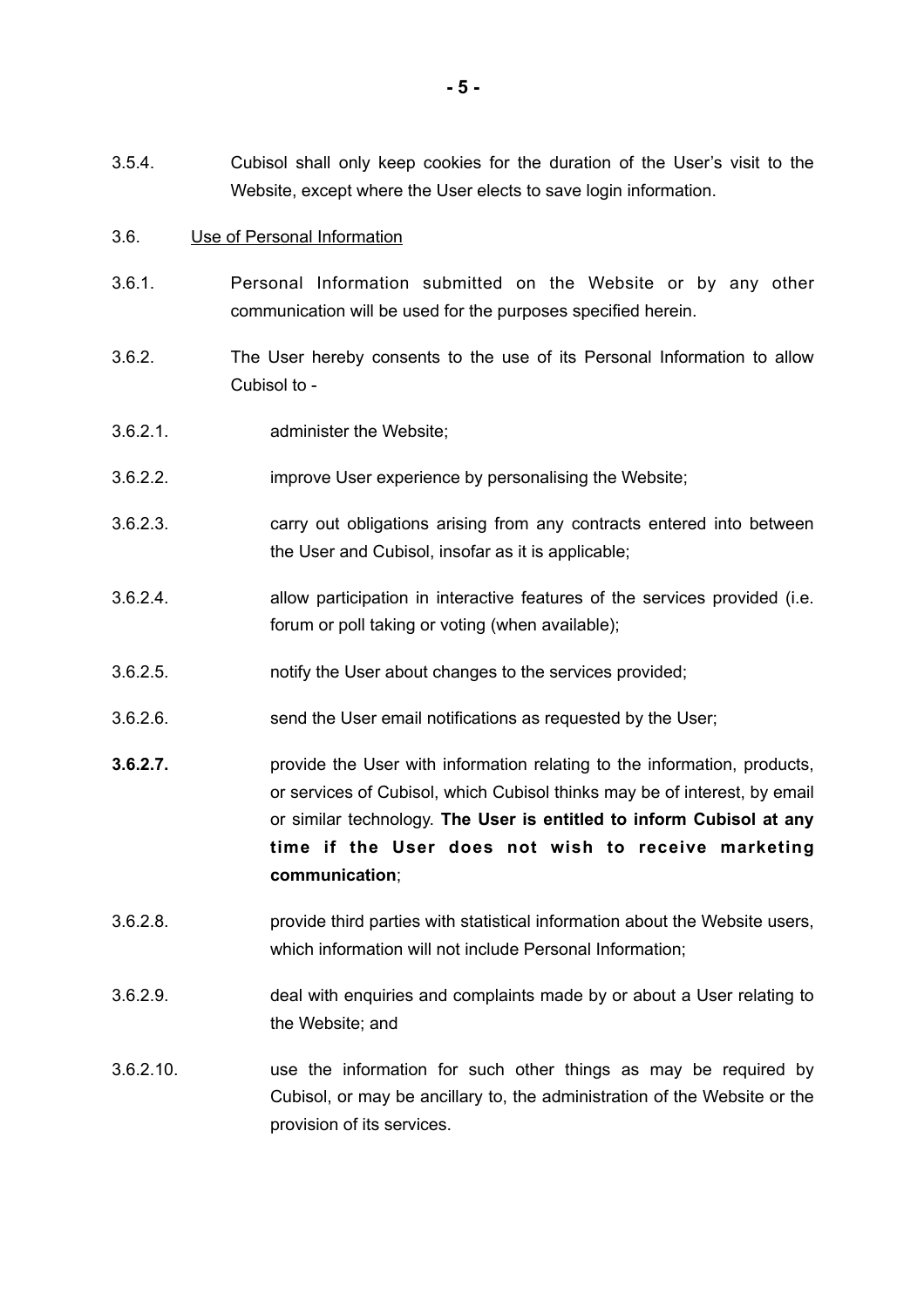- 3.6.3. It is the User's responsibility to obtain the necessary consent from a third party prior to submitting a third party's Personal Information to the Website, **and the User accordingly warrants that any such consent has been obtained in respect of any Personal Information uploaded by the User**.
- 3.6.4. Cubisol shall not share information about the User unless Cubisol, in accordance with clause [3.7](#page-5-0) -
- 3.6.4.1. has received consent from the User; or
- 3.6.4.2. has removed the User's Personal Information from it.
- 3.6.5. Cubisol stores Personal Information and other data for as long as it is necessary to provide products and services to the User and others (in terms of certain statutory obligations), including those described above. Personal Information will be destroyed once it has become obsolete, unless Cubisol is required to retain it in terms of any applicable laws.
- <span id="page-5-0"></span>3.7. Disclosures
- 3.7.1. Cubisol may disclose Personal Information about the User to any of its employees, officers, agents, suppliers, or subcontractors insofar as reasonably necessary for the purposes as set out herein.
- 3.7.2. In addition, Cubisol may disclose information about the User -
- 3.7.2.1. to the extent required or allowed to do so by law;
- 3.7.2.2. in connection with any legal proceedings or prospective legal proceedings;
- 3.7.2.3. in order to establish, exercise or defend its legal rights (including providing information to others for the purposes of fraud prevention and reducing credit risk); and
- 3.7.2.4. to the purchaser (or prospective purchaser) of any business or asset, which Cubisol contemplates selling, to the extent required.
- 3.7.3. Occasionally third parties may provide information Processing services to Cubisol. In those circumstances those third parties shall be required to enter into a non-disclosure agreement or any other agreement with reference to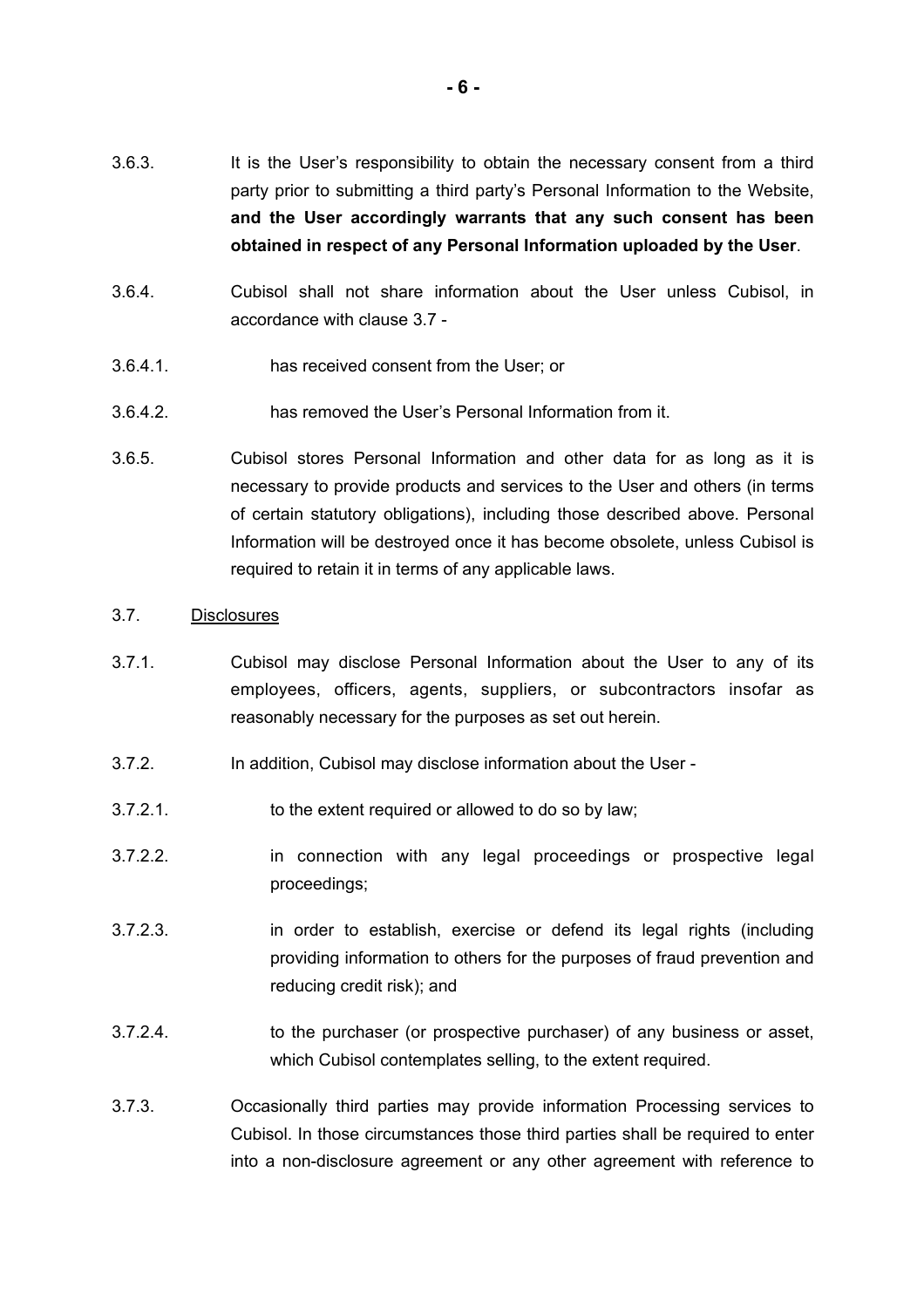the protection of Personal Information on no less stringent terms than those found herein, and to process and protect a User's Personal Information in accordance with Cubisol's instructions.

## 3.8. Notification of a Personal Information security breach

- <span id="page-6-0"></span>3.8.1. Cubisol shall –
- 3.8.1.1. notify the User in writing, immediately if it becomes aware or has reasonable grounds to believe that the Personal Information of a User has been accessed or acquired by an unauthorised person, and take all appropriate steps to limit the compromise of Personal Information and to restore the integrity of the affected information systems as quickly as possible;
- 3.8.1.2. as soon as reasonably possible thereafter, engage with any persons who may be appointed by Cubisol to discuss the security breach, to report all relevant facts relating to the compromise and steps to be taken to mitigate the extent of the compromise and loss occasioned by the compromise; and
- 3.8.1.3. provide the User with details of the Personal Information affected by the compromise, including but not limited to, the nature and extent of the compromise, and, where possible, details of the identity of the unauthorised person/s who are known to or who may reasonably be suspected of, having accessed or acquired the Personal Information.
- 3.8.2. Immediately upon notifying the User as set forth in clause [3.8.1](#page-6-0), Cubisol shall –
- 3.8.2.1. at its own cost, take all necessary steps to mitigate the continuation of the compromise, the repetition of a similar compromise, and mitigate the extent of the loss occasioned by the compromise of the Personal Information; and
- 3.8.2.2. implement all measures reasonably necessary to restore the integrity of Cubisol's information system.

## **4. USER'S RIGHTS**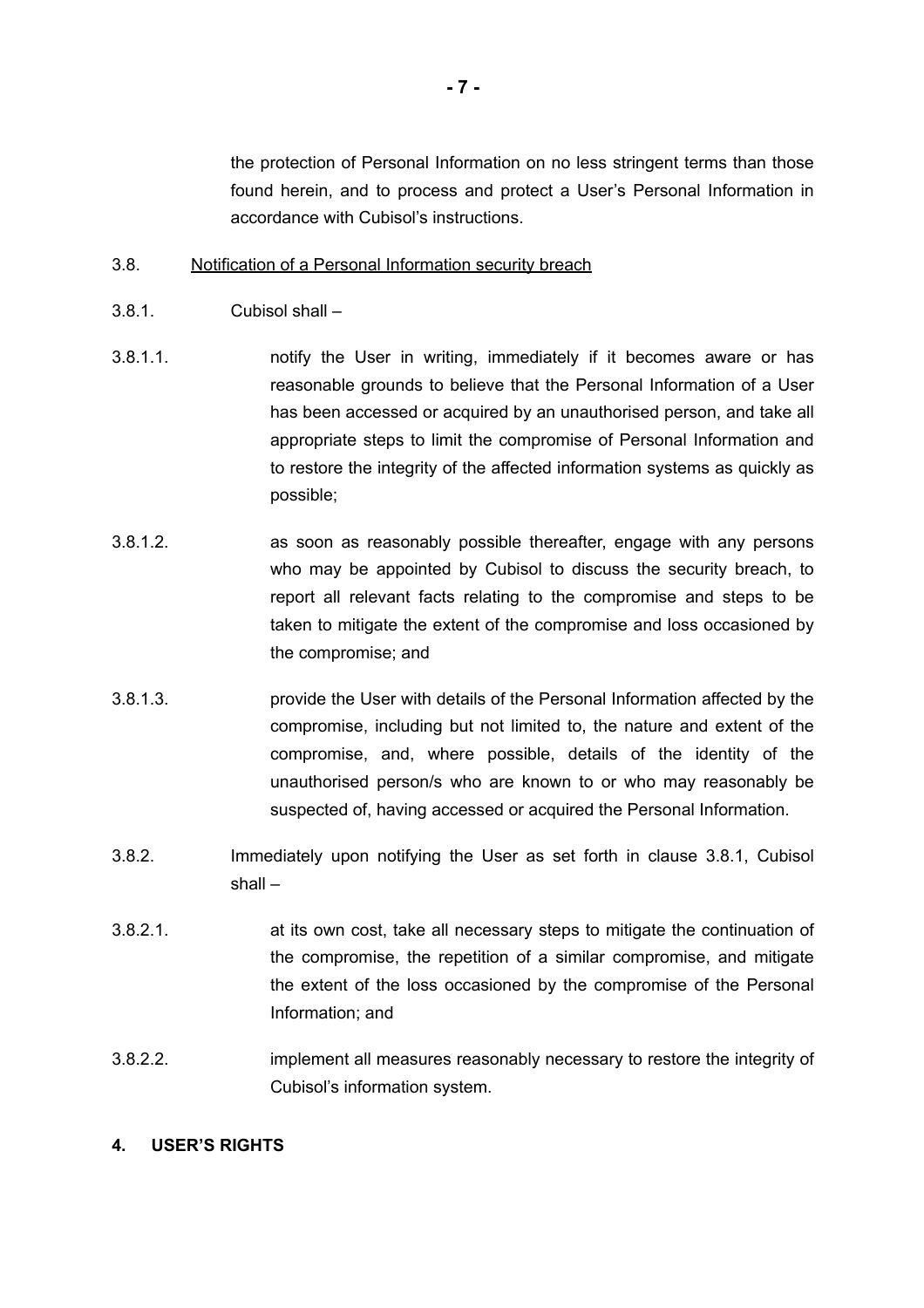- 4.1. The User has the right to decide which Personal Information is kept about the User. Cubisol shall provide the User with (free of charge) confirmation whether or not it holds Personal Information about the User and with further details regarding the Personal Information so hold (if applicable) in accordance with [Cubisol's](http://www.mayfieldsquare.co.za/PAIAManualCubisolInvestments3PtyLtd.pdf) [Promotion of Access to Information manual](http://www.mayfieldsquare.co.za/PAIAManualCubisolInvestments3PtyLtd.pdf). If the User is concerned that any of the information so held is incorrect, the User must contact Cubisol immediately. **The User is further entitled to request that any such information be deleted or the use thereof restricted.**
- <span id="page-7-0"></span>4.2. The User is entitled to instruct Cubisol not to utilise the User's Personal Information for direct marketing purposes or in any further manner by emailing Cubisol at any time to the following email address: [info@cubisol.co.za](mailto:info@cubisol.co.za).

## **5. CONTACT**

If the User has any questions about the treatment of his/her Personal Information, please contact Cubisol by using the email address provided in clause [4.2](#page-7-0) above.

## **6. POLICY AMENDMENTS**

Cubisol may update this Privacy Policy from time to time by posting a new version on the Website. Cubisol shall inform the User of any such changes, and ensure that the latest version is uploaded to the Website at all times.

## **7. GENERAL**

## 7.1. Formation and validity of this Privacy Policy

<span id="page-7-1"></span>The User hereby agrees that -

- 7.1.1. Any User aged 18 or under must first get his/her parent/guardian's permission before providing Personal Information on the Website;
- 7.1.2. Subject to clause [7.1.1](#page-7-1) above the User warrants that he/she is at least 18 years of age and possesses the legal right and ability to enter into this Privacy Policy and to use this Website in accordance with all terms and conditions herein; and
- 7.1.3. All information that is incorporated by using hyperlinks and/or other methods of reference form part of this Privacy Policy (1), (2).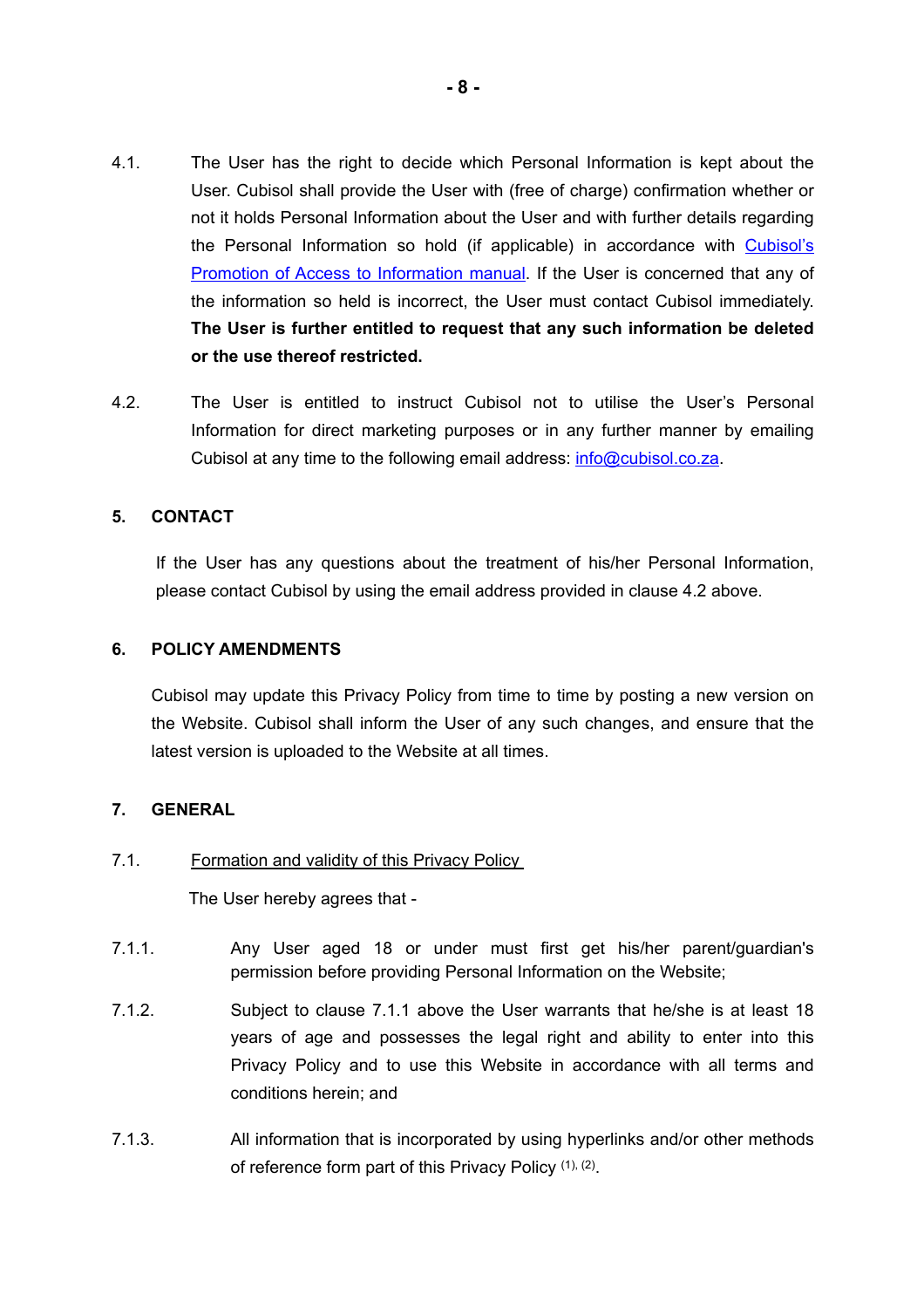(1)[Cubisol's Promotion of Access to Information Manual](http://www.mayfieldsquare.co.za/PAIAManualCubisolInvestments3PtyLtd.pdf) (2)[Cubisol's Website Terms and Conditions](http://www.mayfieldsquare.co.za/CubisolInv3WebsiteTermsandConditionsFinal.pdf)

### 7.2. Communication, dispatch and receipt

- 7.2.1. Data messages sent from Cubisol to the User is deemed to be received when the complete message is outside the control of Cubisol's systems (at the time it has left such system).
- 7.2.2. Data messages from the User to Cubisol are only deemed to be received by Cubisol when Cubisol respond thereto. Such acknowledgement further does not give legal effect to that message, unless specifically indicated by Cubisol to the contrary.

## 7.3. Attribution of data messages to originator

The User hereby agrees and warrants that the data message sent under his/her login credentials (i.e., username and password), was sent by the User or a person that had authority to act on his/her behalf in respect of the data message.

## **8. GENERAL AND MISCELLANEOUS**

- 8.1. This Privacy Policy constitutes the entire agreement between the Parties as to the subject matter hereof and save as may be expressly set out herein, no agreements, representations or warranties between the Parties regarding the subject matter hereof other than those set out herein are binding on the Parties.
- 8.2. No indulgence, leniency or extension of time which any Party may give or allow to the other Party in respect of the performance of any obligation hereunder, shall in any way prejudice the Party giving or allowing the indulgence, leniency or extension or preclude such Party from exercising any of its rights and enforcing the obligations of the other Party in terms of this Privacy Policy.
- 8.3. The User shall not be entitled to cede, assign, or delegate any of his rights and/or obligations in terms of or arising from this Privacy Policy to any third party without the prior written consent of Cubisol.